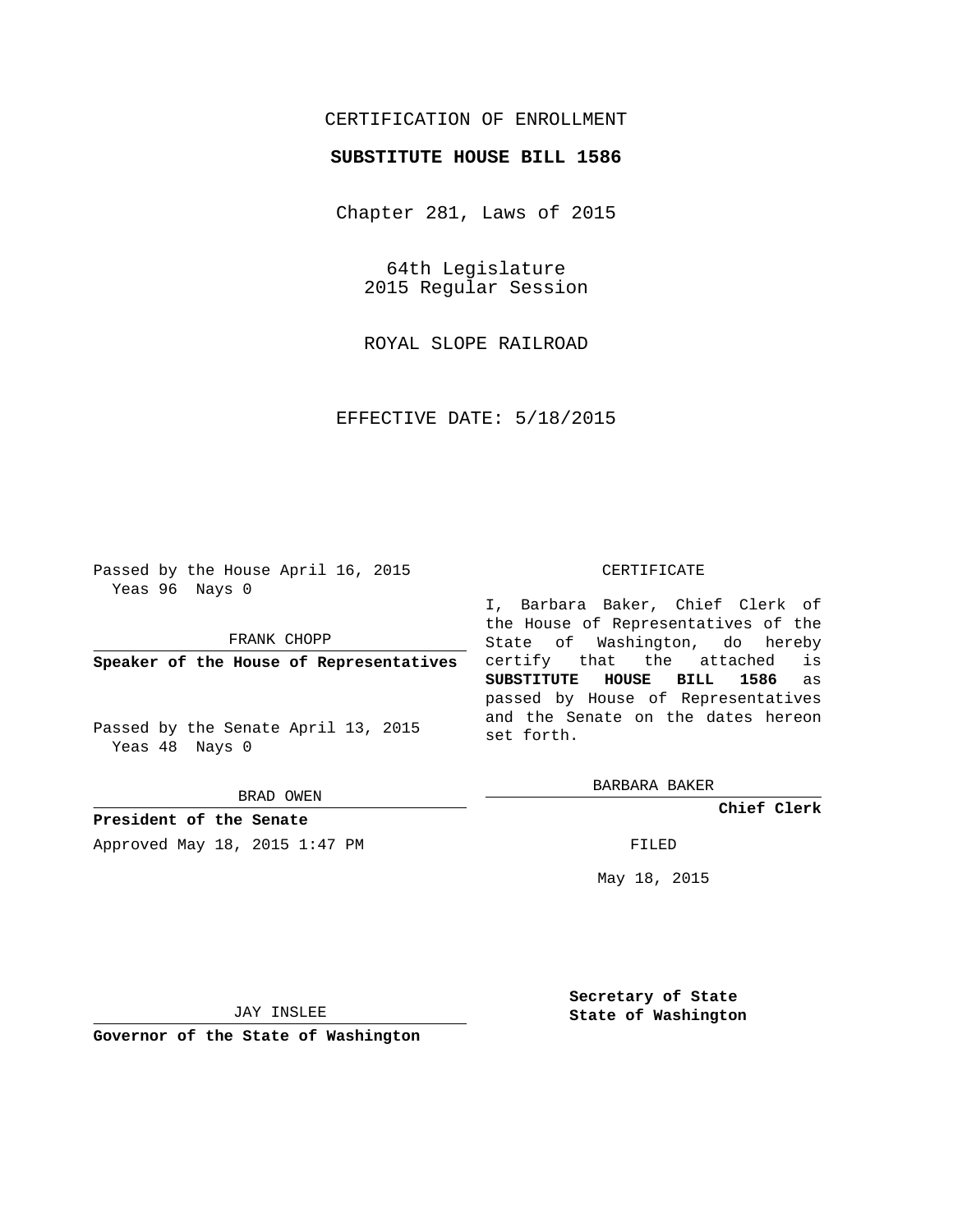### **SUBSTITUTE HOUSE BILL 1586**

AS AMENDED BY THE SENATE

Passed Legislature - 2015 Regular Session

# **State of Washington 64th Legislature 2015 Regular Session**

**By** House Transportation (originally sponsored by Representatives Manweller, Dent, Orcutt, and Wylie)

READ FIRST TIME 02/27/15.

1 AN ACT Relating to the Royal Slope railroad; amending RCW 2 47.76.290; adding a new section to chapter 47.76 RCW; and declaring 3 an emergency.

4 BE IT ENACTED BY THE LEGISLATURE OF THE STATE OF WASHINGTON:

5 NEW SECTION. **Sec. 1.** A new section is added to chapter 47.76 6 RCW to read as follows:

 (1) The department must transfer, at no cost, to the Port of Royal Slope the Royal Slope railroad right-of-way, and any materials, equipment, and supplies purchased as a part of the Royal Slope 10 rehabilitation project (L1000053).

11 (2) The Port of Royal Slope must maintain the Royal Slope 12 railroad right-of-way and contract with an operator to provide 13 service.

 (3)(a) If the Port of Royal Slope is unable to secure an operator for any continuous five-year period, the right-of-way and any materials, equipment, and remaining supplies revert to the 17 department.

 (b) If ownership of the right-of-way reverts to the department under this subsection, the property must be in at least substantially the same condition as when the right-of-way was initially transferred 21 under this section.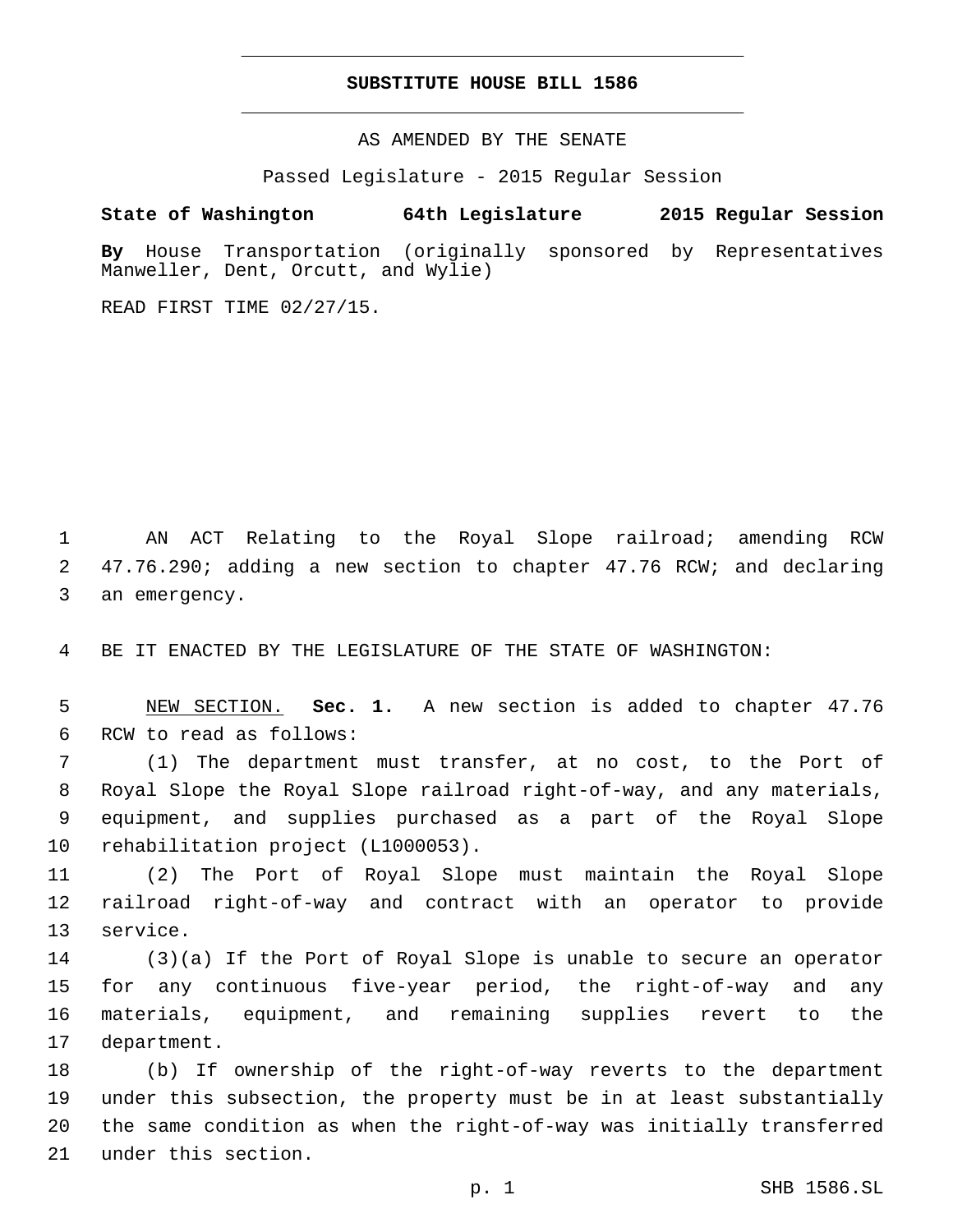(4) Any operator agreement entered into under this section must not limit the state's ability to enter into a franchise agreement on the rail line. If the state enters into such a franchise agreement, the agreement must allow any person operating on that rail line pursuant to a valid contract to continue to operate under the terms 6 of the contract.

 **Sec. 2.** RCW 47.76.290 and 2011 c 161 s 2 are each amended to 8 read as follows:

 (1) If real property acquired by the department under this chapter that is essential for the operation of the rail service contemplated in RCW 47.76.280 is not sold or leased to a public or private entity authorized to operate rail service within six years of its acquisition by the department, the department may sell or lease the property at fair market value, except as provided in section 1 of 15 this act, to any of the following governmental entities or persons:

16 (a) Any other state agency;

(b) The city or county in which the property is situated;

18 (c) Any other municipal corporation;

 (d) The former owner, heir, or successor of the property from 20 whom the property was acquired; or

(e) Any abutting private owner or owners.21

 (2)(a) Real property acquired by the department under this chapter that is not essential for the operation of the rail service contemplated in RCW 47.76.280 may be leased or sold at fair market value, at any time following acquisition, to any entity or person in 26 the following priority order:

 (i) The current tenant or lessee of the real property or real 28 property abutting the property being sold;

 (ii) An abutting private owner, but only after each other abutting private owner, if any, as shown in the records of the county assessor, is notified in writing of the proposed sale. If more than one abutting private owner requests in writing the right to purchase the real property within fifteen days after receiving notice of the proposed sale, the real property must be sold at public auction in the manner provided in RCW 47.76.320 (2) through (4);

36 (iii) Any other state agency;

(iv) The city or county in which the real property is situated;

38 (v) Any other municipal corporation; or